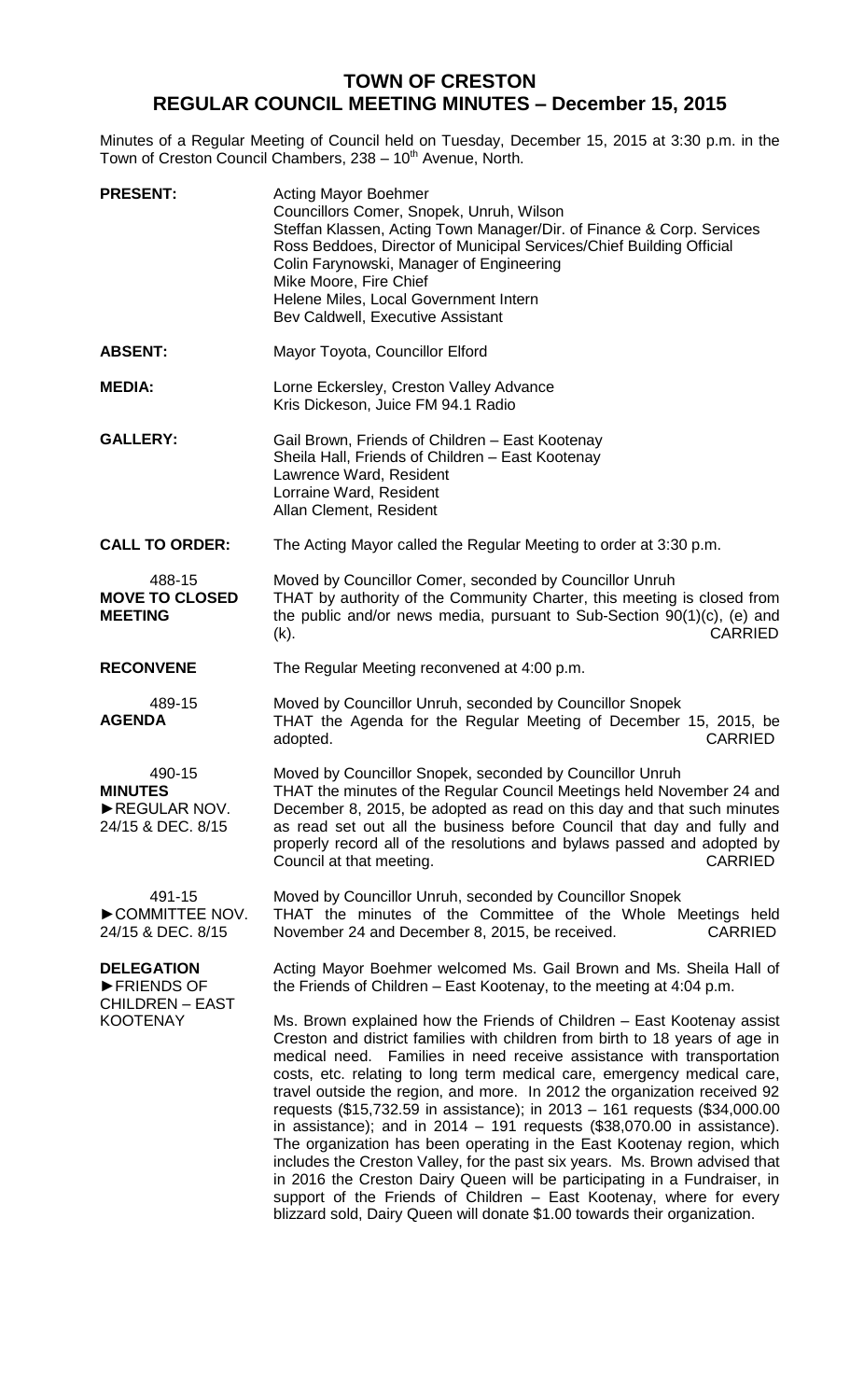Mr. Lawrence and Mrs. Lorraine Ward spoke on the support that their family received while their grandson was travelling back and forth to Calgary for medical appointments. They stated that the Friends of Children – East Kootenay were the only organization that was continuously there for them to assist with funding of expenses, with no questions asked.

Ms. Brown and Ms. Hall requested Council to consider favourable consideration of any request for financial support that may come before them from the Friends of Children, in the future.

Acting Mayor Boehmer thanked Ms. Brown and Ms. Hall for their presentation.

Moved by Councillor Snopek, seconded by Councillor Unruh

THAT Council Committee Recommendation No. 1, from the November 24, 2015 Regular Committee of the Whole Meeting, be adopted as follows: **RECOMMENDATION NO. 1:**

THAT the verbal reports by the Director of Municipal Services and the Director of Finance and Corporate Services, regarding the proposed 2016 Water and Sewer Budgets, be received; AND FURTHER, THAT staff is authorized to draft amendments to the Waste Rates and Regulations Bylaw, the Water District Rates and Regulations Bylaw and the Sewer Rates and Regulations Bylaw, to reflect the following increases in utility rates for 2016 to 2020:

- Proposed water rates increase for 2016 0%
- Proposed water rates increase for 2017 2%
- Proposed water rates increase for 2018 2%
- Proposed water rates increase for 2019 2%
- Proposed water rates increase for 2020 2%
- Proposed sewer rates increase for 2016 9%
- Proposed sewer rates increase for 2017 5%
- Proposed sewer rates increase for 2018 5%
- Proposed sewer rates increase for 2019 5%
- Proposed sewer rates increase for 2020 2%

CARRIED

►FIRE RESCUE STRATEGIC PLAN

►2016 BUDGET REFERRALS

Moved by Councillor Wilson, seconded by Councillor Comer

THAT Council Committee Recommendations No. 1 to 5, from the December 8, 2015 Regular Committee of the Whole Meeting, be adopted as follows:

## **RECOMMENDATION NO. 1:**

THAT Ltrs #690 and 700, being the minutes of the November 27 and December 4, 2015 Youth Engagement Strategy Committee meetings, be received.

## ►MARKET PARK **RECOMMENDATION NO. 2:**

THAT the verbal report by the Town Manager, regarding a conceptual design for a Market Park, be received; AND FURTHER, THAT the Market Park conceptual design for the property owned by the Town of Creston and situated at 1103 and 1201 Cook Street, and 111 and 115 Northwest Boulevard, Creston, a copy of which is attached to and forms a part of these minutes as Appendix 'I', be approved in principle.

#### **RECOMMENDATION NO. 3:**

THAT Ltr #612 from the Fire Chief, regarding the Creston Fire Rescue Strategic Plan, be received; THAT Council approves the 'Mission and Value' statement for the Creston Fire and Rescue Service, developed as part of the strategic planning process; AND FURTHER, THAT Council adopts the Creston Fire and Rescue Service Strategic Plan, prepared by Dave Mitchell & Associates Ltd., dated August 2014, to assist Council and staff in the short and long term direction of the fire and rescue service.

### **RECOMMENDATION NO. 4:**

THAT the verbal report by the Director of Finance and Corporate Services, regarding a review of Council projects referred for consideration in the 2016 budget, and single supplemental additions to the budget, be received; AND FURTHER, THAT staff is authorized to develop costing sheets, for Council's consideration during 2016 budget discussions, for each of the following projects:

- Events Coordinator (Creston Valley Spirit Committee)
- Promotional Material (promoting Town of Creston/Creston Valley)

**COUNCIL COMMITTEE** 492-15 ►NOV. 24/15 MTG RECOMMENDATIONS ►WATER & SEWER RATES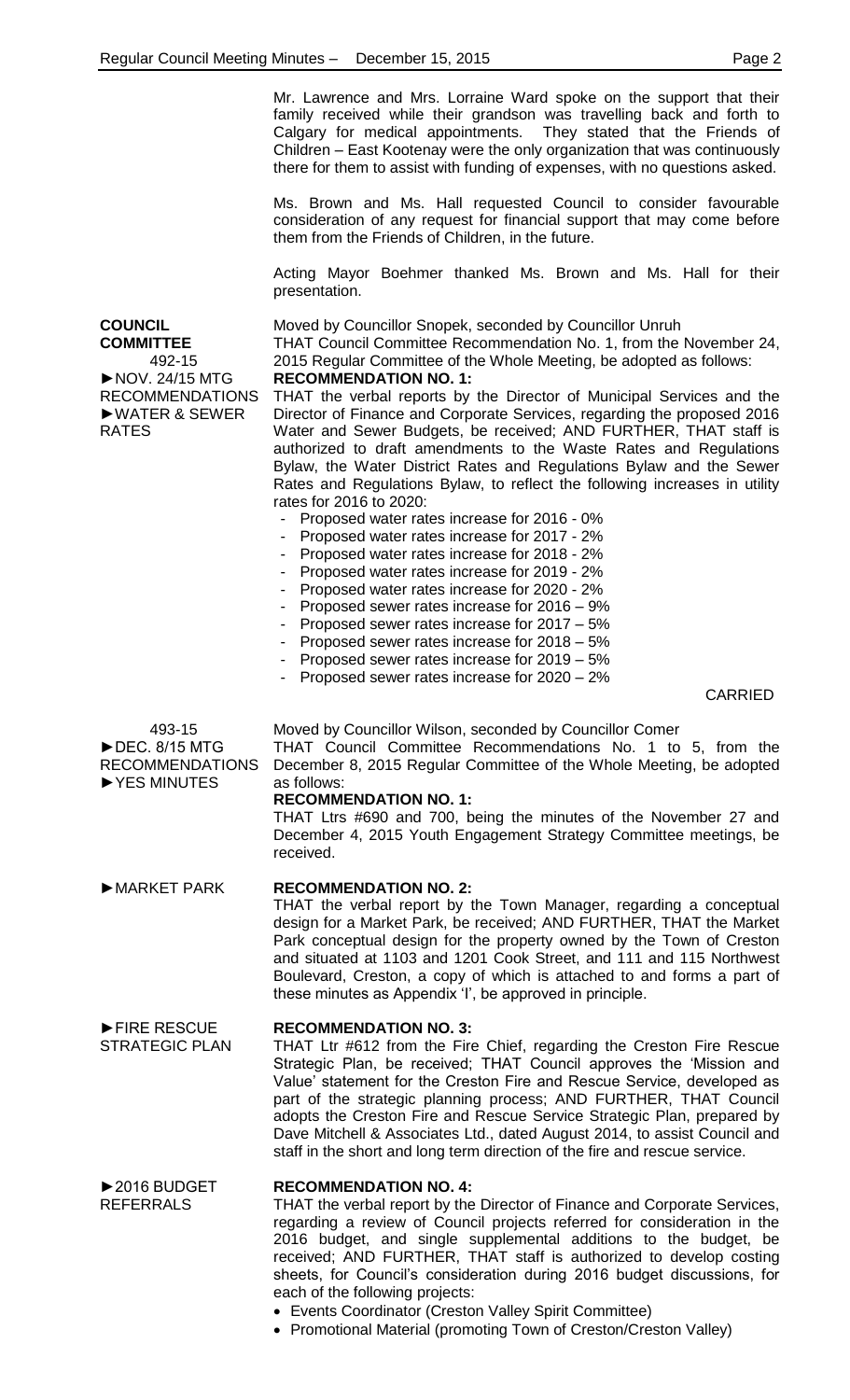|                                                                     | • Market Park Study Detail Design / Costing<br>• Parade Float(s)<br>• Fire Hall (staff to make recommendation re next steps)<br>• Downtown Beautification / Revitalization<br>• Highway Signage to Downtown Core<br>• Public Art Project<br>$\bullet$ Town<br>Hall<br>Model<br>energy/efficiencies)<br>• Trails Expansion<br>• Continued Connection from Downtown Through Northwest Boulevard                                                                                                                                       | Green<br>for<br>Energy                                                                    | (landscaping/alternate)                                                                                  |
|---------------------------------------------------------------------|-------------------------------------------------------------------------------------------------------------------------------------------------------------------------------------------------------------------------------------------------------------------------------------------------------------------------------------------------------------------------------------------------------------------------------------------------------------------------------------------------------------------------------------|-------------------------------------------------------------------------------------------|----------------------------------------------------------------------------------------------------------|
| SMALL DOG PARK                                                      | (visual and physical connectivity)<br><b>RECOMMENDATION NO. 5:</b><br>THAT staff advise Ms. Munro that Council will not be pursuing a small dog                                                                                                                                                                                                                                                                                                                                                                                     |                                                                                           |                                                                                                          |
| 494-15<br>FRIENDS OF<br><b>CHILDREN</b>                             | <b>CARRIED</b><br>park project within the 2016 budget process.<br>Moved by Councillor Unruh, seconded by Councillor Wilson<br>THAT Ltr #627 from the Friends of Children - East Kootenay, regarding<br>financial support, be received; AND FURTHER, THAT Council approves a<br>discretionary grant to the Friends of Children - East Kootenay, in the<br>amount of \$147.11, which depletes the 2015 Discretionary Grant fund, to<br>assist with their support of families in medical need in the Creston Valley.<br><b>CARRIED</b> |                                                                                           |                                                                                                          |
| 495-15<br>AKBLG RE AGM &<br><b>CALL FOR</b><br><b>RESOLUTIONS</b>   | Moved by Councillor Wilson, seconded by Councillor Unruh<br>THAT Ltr #692 from the Association of Kootenay and Boundary Local<br>Governments, re notice of Annual General Meeting and the first call for<br>resolutions 2016, be received.                                                                                                                                                                                                                                                                                          |                                                                                           | <b>CARRIED</b>                                                                                           |
| 496-15<br>APPOINTMENT OF<br><b>ACTING MAYORS</b><br><b>FOR 2016</b> | Moved by Councillor Comer, seconded by Councillor Unruh<br>THAT the Acting Mayors schedule for 2016 be as follows:<br>Clr. Unruh<br>January<br>March<br>Clr. Elford<br>May<br>Clr. Unruh<br>July<br>September<br>Clr. Elford<br>November                                                                                                                                                                                                                                                                                            | February<br>April<br>Clr. Snopek<br>June<br>August<br>October<br>Clr. Snopek<br>December  | Clr. Comer<br>Clr. Wilson<br>Clr. Boehmer<br>Clr. Comer<br>Clr. Wilson<br>Clr. Boehmer<br><b>CARRIED</b> |
| 497-15<br>▶2016 COMMITTEE<br><b>APPOINTMENTS</b>                    | Moved by Councillor Wilson, seconded by Councillor Snopek<br>THAT the following Council member appointments to Committees be<br>approved for the year 2016:<br><b>Select Committees:</b><br>Cemetery<br>Youth Engagement Strategy<br>C.V. Spirit Committee<br>Parcel Tax Roll Review Panel - Clr. Boehmer (Chair), Clr. Unruh                                                                                                                                                                                                       | - Clrs. Boehmer, Comer<br>- Clr. Comer                                                    | - Mayor Toyota, Clr. Boehmer (members)                                                                   |
|                                                                     | <b>Other Committees:</b><br>Arrow Creek Water Treatment & Supply Commission - Clr. Snopek, Clr.<br>Elford (Alternate)<br>Kootenay East Regional Hospital District - Clr. Unruh, Clr. Elford<br>(Alternate)<br>School District No. 8 (Kootenay Lake) Board of School Trustees - Clrs.<br><b>Comer and Unruh</b><br>Emergency Operations Centre for Town of Creston -<br><b>EOC Director:</b><br>Member:<br>Resource:<br>Council Liaisons:                                                                                            | <b>Town Manager</b><br><b>Fire Chief</b><br>Areas A, B and C<br>Mayor Toyota, Clr. Elford | RDCK Emergency Coordinator, Creston,                                                                     |

Municipal Insurance Association of BC – Clr. Elford, Clr. Wilson (Alternate)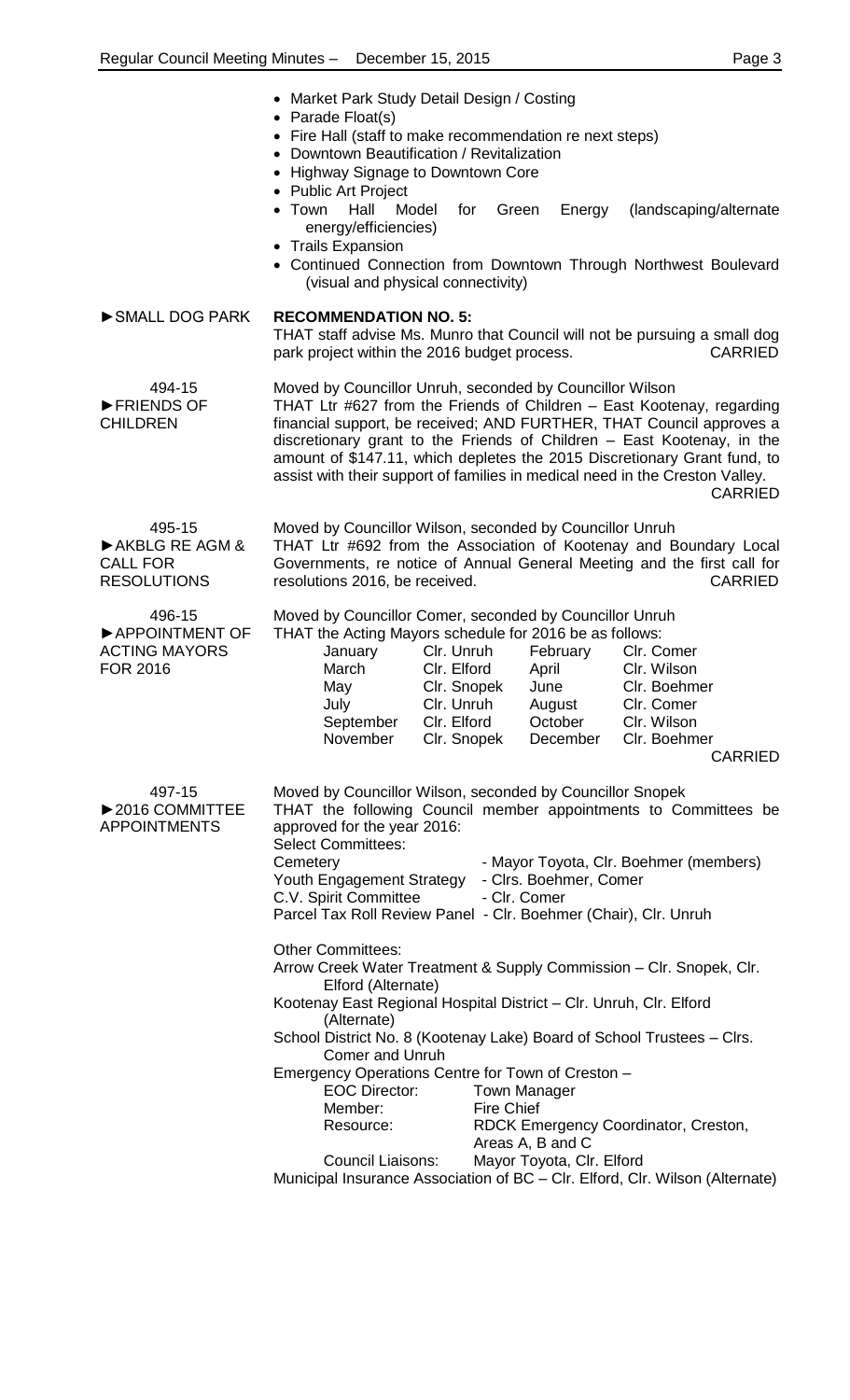|                                                                | Organizations:<br>Columbia Basin Trust, Community Directed Youth (CAC) - Clrs. Boehmer                                                                                                                                                                                                                                         |
|----------------------------------------------------------------|--------------------------------------------------------------------------------------------------------------------------------------------------------------------------------------------------------------------------------------------------------------------------------------------------------------------------------|
|                                                                | and Comer (Liaisons)<br>Community Arts Council of Creston - Clr. Wilson<br>Creston-Kaminoho Friendship Society - Clrs. Snopek, Wilson                                                                                                                                                                                          |
|                                                                | (Representatives)<br>Creston-Kootenay Foundation - Clrs. Snopek, Wilson (Liaisons)<br>Creston & District Community Directed Funds - Mayor Toyota                                                                                                                                                                               |
|                                                                | (Representative)<br>Creston & District Library Board - Clrs. Comer, Unruh (Representatives)<br>Creston Valley Blossom Festival Association - Clrs. Snopek, Wilson                                                                                                                                                              |
|                                                                | (Representatives)<br>Creston Valley Chamber of Commerce - Clrs. Boehmer, Unruh                                                                                                                                                                                                                                                 |
|                                                                | (Representatives)<br>Creston Valley Community Housing Society - Clr. Snopek                                                                                                                                                                                                                                                    |
|                                                                | (Representative)<br>Creston Valley Community Network Society - Clrs. Boehmer, Comer                                                                                                                                                                                                                                            |
|                                                                | (Representatives)<br>Creston Valley Forest Corporation - Clrs. Snopek (Director), Unruh<br>(Alternate)                                                                                                                                                                                                                         |
|                                                                | Creston Valley Regional Airport Society - Mayor Toyota, Clr. Elford<br>(Liaisons)                                                                                                                                                                                                                                              |
|                                                                | Creston Valley Wildlife Management Area Interpretive Centre Committee -<br>Mayor Toyota (Representative)                                                                                                                                                                                                                       |
|                                                                | Trails for Creston Valley Society - Clrs. Boehmer, Comer<br>(Representatives)<br><b>CARRIED</b>                                                                                                                                                                                                                                |
| 498-15<br>APPOINTMENT OF<br><b>AUDITORS FOR 2016</b>           | Moved by Councillor Wilson, seconded by Councillor Comer<br>THAT the firm of Carr and Medlang be appointed Auditors for the Town of<br>Creston for the year 2016.<br><b>CARRIED</b>                                                                                                                                            |
| <b>BYLAWS</b>                                                  |                                                                                                                                                                                                                                                                                                                                |
| 499-15<br>BYLAW 1826<br>(ADOPTION)                             | Moved by Councillor Wilson, seconded by Councillor Unruh<br>THAT Animal Care and Responsibility Bylaw No. 1826, 2015, be adopted.<br><b>CARRIED</b>                                                                                                                                                                            |
| 500-15<br>BYLAW 1834<br>(ADOPTION)                             | Moved by Councillor Comer, seconded by Councillor Snopek<br>THAT Bylaw Notice Enforcement and Fees and Charges Amendment<br>Bylaw No. 1834, 2015, be adopted.<br><b>CARRIED</b>                                                                                                                                                |
| 501-15<br>BYLAW 1831<br>(ADOPTION)                             | Moved by Councillor Unruh, seconded by Councillor Snopek<br>THAT Water Rates and Regulations Amendment Bylaw No. 1831, 2015,<br><b>CARRIED</b><br>be adopted.                                                                                                                                                                  |
| 502-15<br>BYLAW 1832<br>(ADOPTION)                             | Moved by Councillor Snopek, seconded by Councillor Unruh<br>THAT Water District Rates and Regulations Amendment Bylaw No. 1832,<br><b>CARRIED</b><br>2015, be adopted.                                                                                                                                                         |
| 503-15<br>BYLAW 1833<br>(ADOPTION)                             | Moved by Councillor Comer, seconded by Councillor Unruh<br>THAT Sewer Rates and Regulations Amendment Bylaw No. 1833, 2015,<br>be adopted.<br><b>CARRIED</b>                                                                                                                                                                   |
| 504-15<br>STRATEGIC<br>PRIORITIES CHART                        | Moved by Councillor Comer, seconded by Councillor Snopek<br>THAT the Strategic Priorities Chart, as presented, be received.<br><b>CARRIED</b>                                                                                                                                                                                  |
| 505-15<br>FOLLOW UP<br><b>ACTION LIST</b>                      | Moved by Councillor Unruh, seconded by Councillor Comer<br>THAT the Regular Council Meeting Follow-Up Action List, as of December<br>8, 2015, be received.<br><b>CARRIED</b>                                                                                                                                                   |
| 506-15<br>COMMITTEE OF<br>THE WHOLE<br><b>AGENDA</b>           | Moved by Councillor Comer, seconded by Councillor Snopek<br>THAT the Regular Committee of the Whole Meeting agenda, as presented,<br>be received.<br><b>CARRIED</b>                                                                                                                                                            |
| <b>NEW BUSINESS</b>                                            | Moved by Councillor Snopek, seconded by Councillor Unruh                                                                                                                                                                                                                                                                       |
| 507-15<br>RQST DISC.<br><b>GRANT RE MINIST-</b><br>ERIAL ASSN. | THAT Ltr #726 from the Creston Ministerial Association, regarding a<br>discretionary grant, be received; AND FURTHER, THAT Council approves<br>a discretionary grant to the Creston Ministerial Association, in the amount<br>of \$661.89, to assist with expenses related to the 2015 Christmas Hamper<br>CARRIED<br>Program. |